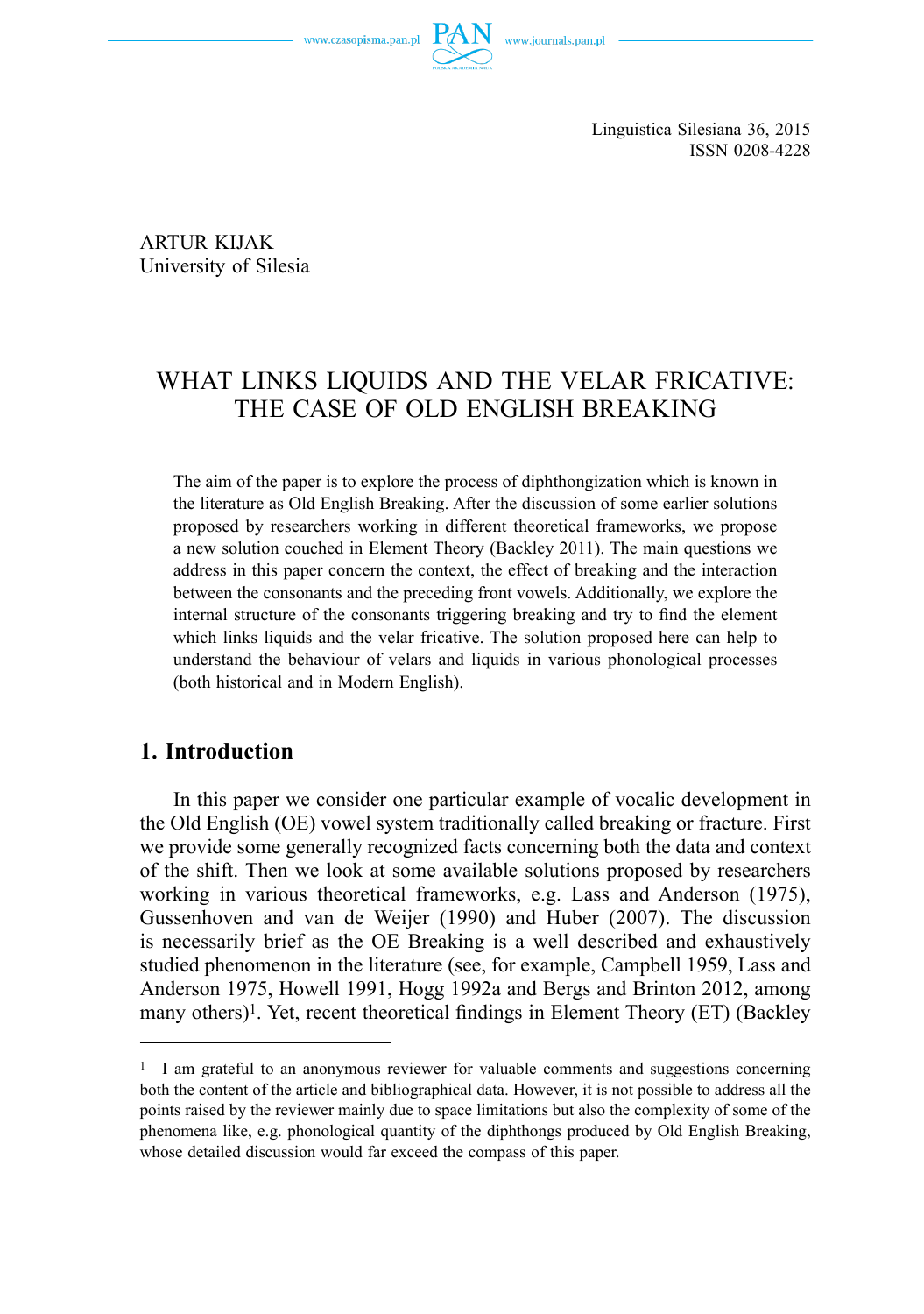

2011) allow us to look at OE Breaking from a slightly different perspective and put forward a new solution. It will be pointed out that this new solution is able to flesh out the conjectures of some previous researchers concerning the breaking and shed new light on the phonological behaviour of the velar fricative in the history of English.

# **2. Old English Breaking**

Old English Breaking (henceforth OEB) is a general term circulating in the literature which covers a bunch of vocalic developments affecting front vowels occurring before certain consonants and consonant clusters in Old English. More specifically, the traditional view on breaking presupposes the development of a back vowel between front vowels (both short and long), i.e.  $[\mathbf{a}]/[\mathbf{a}x]$ ,  $[i]/[i!]$  and  $[e]^2$  and the voiceless velar fricative /x/, plus the liquids /r/ and /l/ if they stood before another consonant including  $/x/$ . Note that the development of  $[e]$  and  $[i]$ results in identical reflexes, i.e.  $[e] > [eo]$  and  $[i]/[i!] > ([io/io]) > [eo]/[eo]$ . The change is reflected in the spelling in the form of digraphs  $\langle ea \rangle$ ,  $\langle eo \rangle$  and  $\langle io \rangle$  in the place of the previous  $\langle x \rangle$ ,  $\langle e \rangle$  and  $\langle i \rangle$  respectively – the last two digraphs, i.e.  $\langle$ eo $>$  and  $\langle$ io $>$ , were later usually spelled identically as  $\langle$ eo $>$ . Traditionally, breaking is interpreted as epenthesis of a protective back glide vowel between the preceding front vowel [ $\infty$ ], [e] or [i] and the back segment or cluster: /x/, /l/+C,  $/r$  + C and  $/x$  + C, the glide vowel agreeing in height with the preceding vowel, (Campbell 1959:54). Thus breaking of short vowels is assumed to produce a new class of short diphthongs qualitatively identical but quantitatively different from the existing ones. On the other hand, breaking of long vowels results in the appearance of long diphthongs identical with the original long diphthongs. For example, breaking of [i:] results in a new diphthong  $\langle \overline{e} \overline{o} \rangle$  as in  $\overline{t}$ *lixt* > *lēoht* 'light' which is identical to the original diphthong in Þēod, but quantitatively different from the short diphthong in *weorpan* (Lass and Anderson (1975: 75). Now, consider some examples of breaking given in (1) which have been adopted from Gussenhoven and van de Weijer (1990: 315) and Huber (2007: 139). Note that the glide is represented in the OE spelling and, as mentioned above, the length of the original vowel is left unchanged which means that a short vowel evolves into a short diphthong.

### (1) Old English Breaking

| a. $[\mathbf{x}]/[\mathbf{x}] > [\mathbf{x} \cdot \mathbf{a}]/[\mathbf{x} \cdot \mathbf{a}] < \mathbf{e} \cdot \mathbf{a}$ |         | b. $[e]/[i]/[i!] > [eo]/[eo] < ee$ |      |
|----------------------------------------------------------------------------------------------------------------------------|---------|------------------------------------|------|
| ceald                                                                                                                      | cold    | eolh                               | elk  |
| healdan                                                                                                                    | to hold | seolh                              | seal |

<sup>&</sup>lt;sup>2</sup> Note that the long, mid, front vowel [e:] does not feature in breaking as it is claimed to be just a dialectal variant of Primitive Germanic [ $\alpha$ :] (see Campbell (1959: 54) and Huber (2007:137).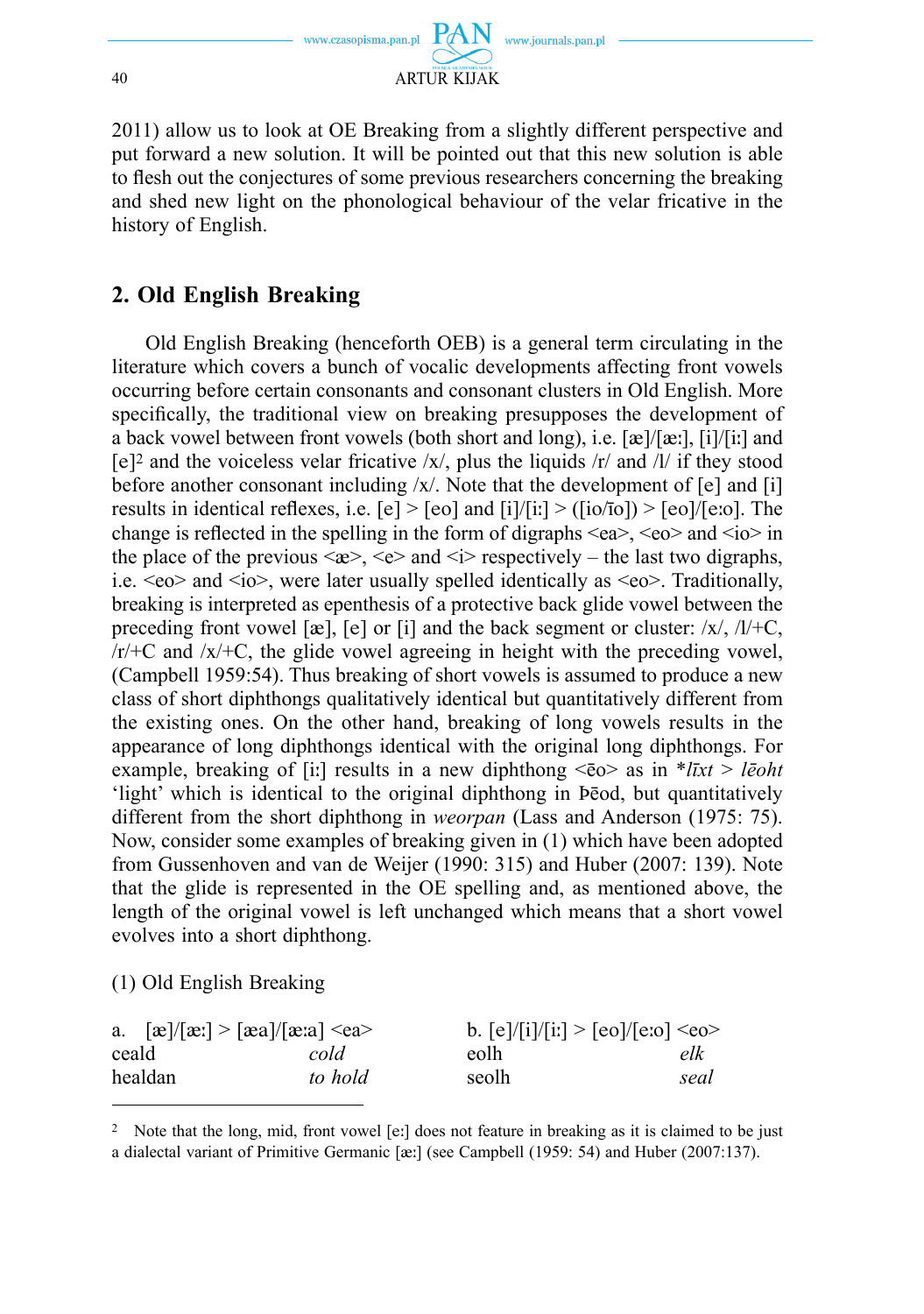### WHAT LINKS LIQUIDS AND THE VELAR FRICATIVE… 41

| wealh    | foreigner | weorpan | to throw |
|----------|-----------|---------|----------|
| bearn    | child     | steorra | star     |
| mearh    | horse     | feohtan | to fight |
| seah     | knife     | feoh    | cattle   |
| hleahtor | laughter  | hweowol | wheel    |
| nēah     | near      | lēoht   | light    |

The examples in (1) demonstrate that front vowels are regularly broken before both a single velar fricative  $/x/$  and consonant clusters  $/x/$ +C,  $/r$ +C and  $/l$ +C including  $/rx/$  and  $/lx/$ . Note that in a few cases the velar fricative was dropped. It was a later development, after the operation of breaking, and it affected the velar fricative following a broken long vowel, e.g. *slēan* 'to strike', *lēan* 'to blame', *nēar* 'nearer' and *fēolan* 'to press on' (Huber 2007: 141). Furthermore, as noted by Lass and Anderson (1975: 92) and Huber (2007: 139), the regularity of breaking is only apparent as there are some evident gaps or restrictions in the pattern. Thus, for example, [e] and [æ] are regularly broken before  $/x/$ ,  $/x/$ +C,  $/\text{rx}/$ ,  $/\text{tx}/$ , and  $/\text{r}/+C$ , and although the short vowel [ $\text{æ}$ ] also regularly reacts in the context before  $/l$ +C, the mid-front vowel [e] does not, unless the consonant is  $\frac{1}{x}$ , e.g. *eolh* 'elk'. Note, however, that [e] may be broken before  $\frac{1}{+C}$  if there is a preceding /s/, e.g. *aseolcan* 'to become languid' and *seolf* 'self', but *melcan* 'to milk' and *delfan* 'to dig'. Such restrictions on the operation of breaking were collected by Huber (2007:142) and the consonants which trigger breaking were built upon a hierarchical scale (2). Quite predictably, the most widespread effect on breaking had  $/x$  and  $/x$ +C which affected practically all front vowels. Next in a line are liquids followed by the velar fricative which affected most of the front vowels and then liquids followed by other consonants, the most limited being  $/1/$ +C clusters. In short,  $/x$ /+C,  $/r$ /+C, and  $/1/$ +C clusters trigger breaking in the following order:  $/x$  + C affects virtually all front vowels,  $/r$  + C some, and  $/l$  + C affects only very few front vowels.

(2) Clusters potential for breaking (Huber 2007: 142)

| vowel before:             | X | $\sqrt{x}/+C$ | $\sqrt{r}$ X $\sqrt{r}$ | $\rm{d}x/$ | $/r$ /+C | $/$ l $/$ +C |
|---------------------------|---|---------------|-------------------------|------------|----------|--------------|
| $\lceil x \rceil$         |   |               |                         |            |          |              |
| $[\mathbf{a} \mathbf{b}]$ |   |               |                         |            |          |              |
| [e]                       |   |               |                         |            |          |              |
| Γi1                       |   |               |                         |            |          |              |
| [iː]                      |   |               |                         |            |          |              |

It is also mentioned (Campbell (1959: 54) and Huber (2007)) that breaking, with some restrictions, may affect front vowels before geminates  $/x$ ,  $/r$ , and  $/1$ :/. Similarly to a single  $/x/$ , the geminate velar fricative regularly breaks preceding front vowels. Although there is a scarcity of forms containing the geminate  $/r$ , mainly due to the absence of  $/r/$  in West-Germanic Gemination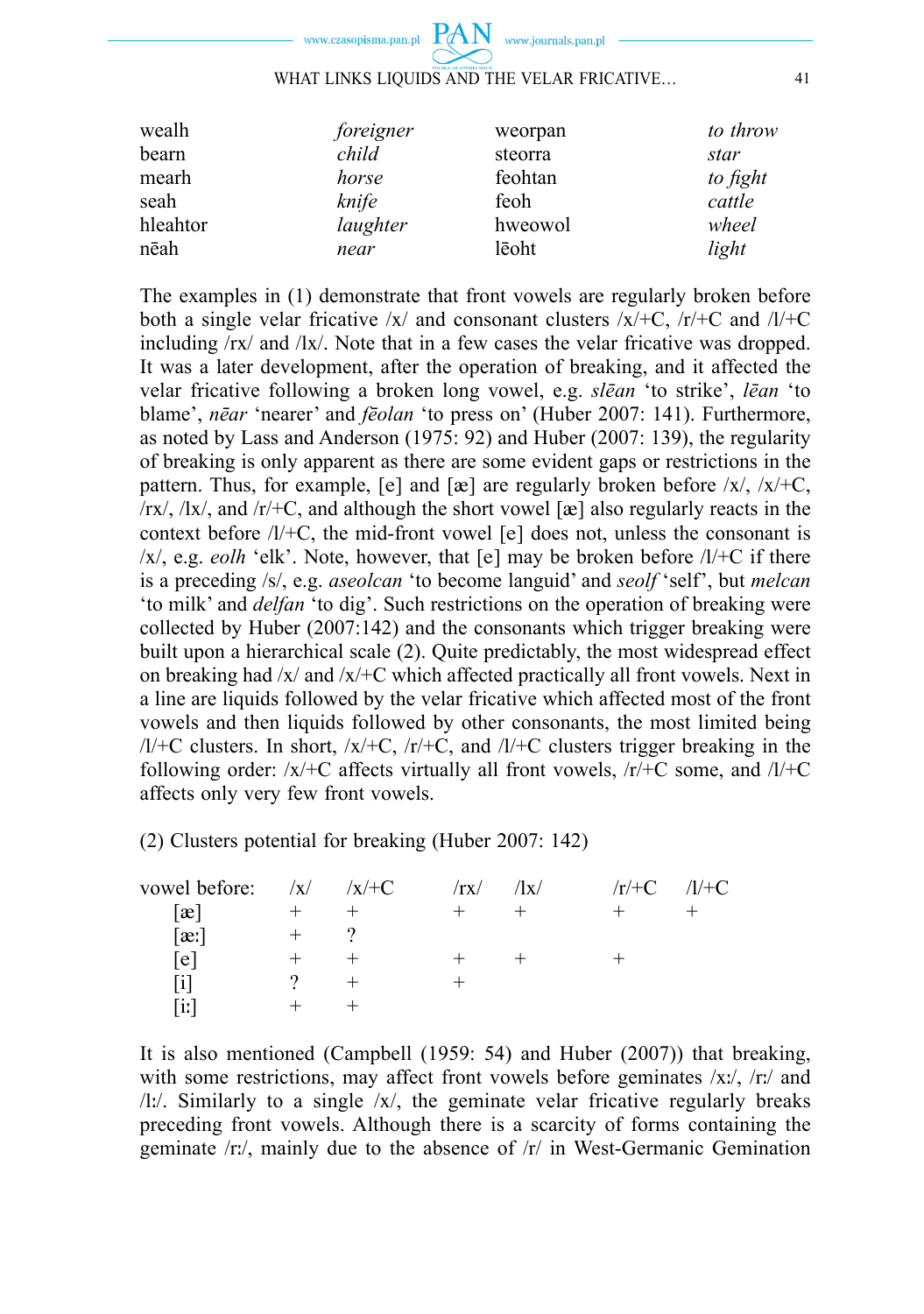

### 42 ARTUR KIJAK

(henceforth WGG), there are some examples of  $\pi$  and breaking does occur before it, e.g. *steorra* 'star' and *fierr* 'farther' (with umlaut) (Huber 2007: 141). Finally, while some researchers (Campbell 1959: 54) maintain that breaking is not possible before the geminate /l:/ and provide examples like *tellan* 'to tell' and *hell* 'hell', to prove their point, some others (Quirk and Wrenn 1957: 145) claim that breaking is not possible only in a situation when the geminate  $\Lambda$ :/ is the result of WGG, in other cases the geminate breaks the preceding vowel, e.g. *eall* 'all', *weall* 'wall'. The reason why /l:/, which arises due to WGG, does not trigger breaking is that it originally comes from the cluster \**-lj-* preceded by a back vowel [a], e.g. Go *saljan, taljan*. It follows that the geminate /l:/ which is the result of WGG, together with a single // occurring after a mutated vowel, has a palatal realization. Similarly, Hogg (1992b) discussing the exceptions to an otherwise general rule of breaking points out that it can be inhibited by the palatal nature of the consonant following the liquid. Thus, apart from the regular diphthongization in *nearwe* 'narrow' nom.pl. < \**n*æ*we* and *sealde* 'he gave' < \**s*æ*lde*, there are forms in which the vowel remains unbroken due to the palatal consonant following the liquid, e.g. *nerian* 'save' < *\*n*æ*rjan* and *sellan* 'give' < \**s*æ*lljan*. The latter are affected by *i*-mutation but not breaking. The palatal *j* in \**s*æ*lljan* is claimed to inhibit breaking by palatalizing the *-ll-* cluster, in \**s*æ*lde*, on the other hand, [1] is velarized and hence triggers breaking.

Huber (2007: 141) wonders what exactly palatality has to do with the lack of breaking but does not give any answer. Later on it will be pointed out (section 3.1) that this fact is crucial in the explanation of the absence of breaking after a palatal/palatalized velar fricative. Similarly puzzling for him is the absence of back vowels in breaking even more so as in Modern English there are examples of breaking of back vowels before  $/r/3$ 

Finally, note that Gussenhoven and van de Weijer (1990: 315) add /w/ to the group of consonants which trigger breaking. This is depicted in the example *hweowol* 'wheel' given in (1) above and some other forms like *nēawest* 'neighborhood' or *niowul* 'prostrate' Gussenhoven and van de Weijer (ibid.).

Now, having introduced the basics of OEB, we are in a position to look at the explanation offered in some previous analyses. Crucially, in the majority of them the solution is sought in the assumption that the consonants which are responsible for breaking share a certain feature. For example, in search for unified features in consonants and vowels Gussenhoven and van de Weijer (1990) analyze some historical processes (including OEB) which illustrate a close relationship between vowels and consonants. The solution they propose is a modification of the SPE solution in that the unordered bundle of distinctive features are replaced in their account by tree geometric model which advocates the ordered and grouped features, e.g. Sagey (1986) and Clements (1989). Technical details

<sup>&</sup>lt;sup>3</sup> We will briefly allude to some vocalic developments before  $/r/d$  and modern breaking before [1] later on in this section.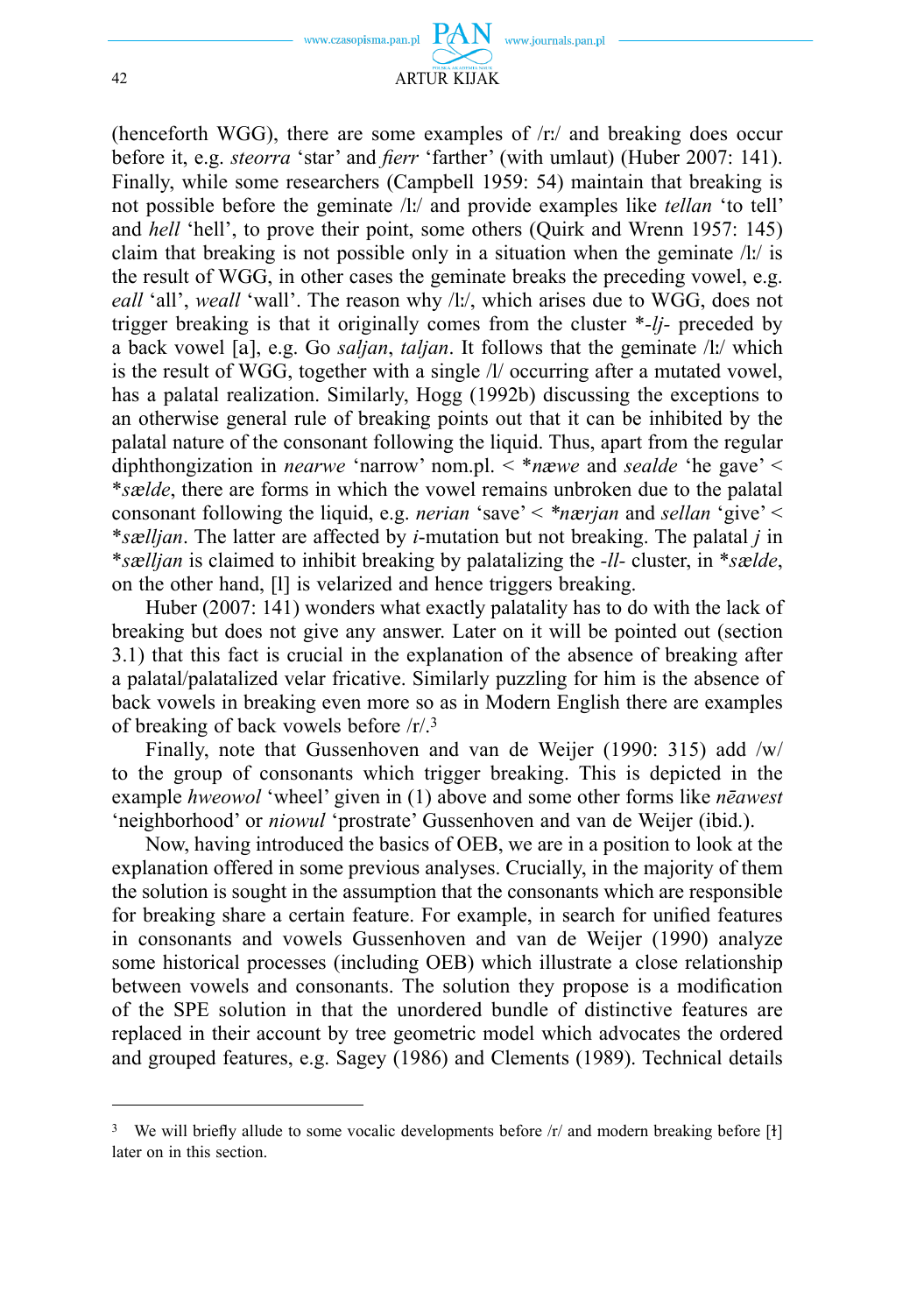

#### WHAT LINKS LIQUIDS AND THE VELAR FRICATIVE… 43

put aside, the authors claim that OEB is a case of spreading which involves the feature [+dorsal]. Crucially, they argue that the front vowels are broken in the context of the following  $/x/$  as it is [+dorsal] just like the labio-velar  $/w/$  and the velarized  $/1$ . Furthermore, following Lass (1983), they assume that  $/r$  was a velar or even a uvular consonant or that it had secondary velarization just like [1]. As not directly relevant to their analysis, however, they do not decide on one particular solution, rather they confine themselves to a mere assumption that  $/r/$ , just like  $/x$  l w/ must have been [+dorsal]. They further argue that breaking had no effect on vowel quantity. In other words, when the affected segment was a short vowel, the segmental accretion caused by spreading resulted in short diphthongs. This is confirmed, they maintain, by the fact that instead of merging with long diphthongs the short ones were later on, when breaking became inoperative, reinterpreted into short monophthongs and left no trace in the phonology of English. This view is also advocated in Campbell (1959: 139) who claims that  $\langle$ ea> and  $\langle$ eo> represent short diphthongs parallel to long  $\langle$  $\langle$  $\rangle$  and  $\langle$  $\langle$  $\rangle$  $\langle$  $\rangle$ . On the other hand, Lass and Anderson (1975: 82) assume that breaking of both short and long vowels result in sequences which are phonetically identical. It means that, for example, *ea* stands for the diphthong derived by breaking from a short and a long vowel and it is identical to the original diphthong in *bēad*. 4

What is crucial for us here, however, is the explanation of the environment of breaking proposed by Lass and Anderson (1975). They point to the fact that in the traditional SPE-like model of segmental structure the consonants which trigger diphthongization do not have much in common. This may lead to a view that in order to account for breaking one needs two separate processes. Thus, they consider the option which assumes the existence of two processes: breaking before  $\frac{x}{x}$  and breaking before  $\frac{r}{x}$  and  $\frac{y}{x}$ . In this scenario the two processes may have nothing in common except diphthongization. Moreover, it may be the case that the epenthetic vowel is different in the two processes and the quality of it depends on the disjunctive context. Front vowels assimilate to  $\frac{x}{a}$  and as a result we can observe a back-vowel epenthesis; in the second process, which functions quite independently from the previous one, vowels undergo sonorancy assimilation before liquids plus a consonant. Lass and Anderson (1975:89) explain it as a process which "copied out or segmentalized some feature of the liquid, not necessarily back". This hypothesis may be confirmed, they argue, by the epenthesis phenomena observed in some New York City dialects where the glide vowel of the type  $[i]$  evolves between front vowels and apical  $/r$  but  $[\circ]$  occurs between back vowels and  $/r/$  plus all other vowels and  $\lceil \cdot \rceil$ . Then, they provide a point-by-point refutation of this and some other similar views to finally incline into a hypothesis saying that breaking was an entirely natural (assimilatory) process and all the consonants causing it had some common specification, which for some reason has escaped the researchers. More specifically, Lass

<sup>4</sup> See Lass and Anderson (1975: 75) for a detailed discussion of some other solutions proposed in the literature.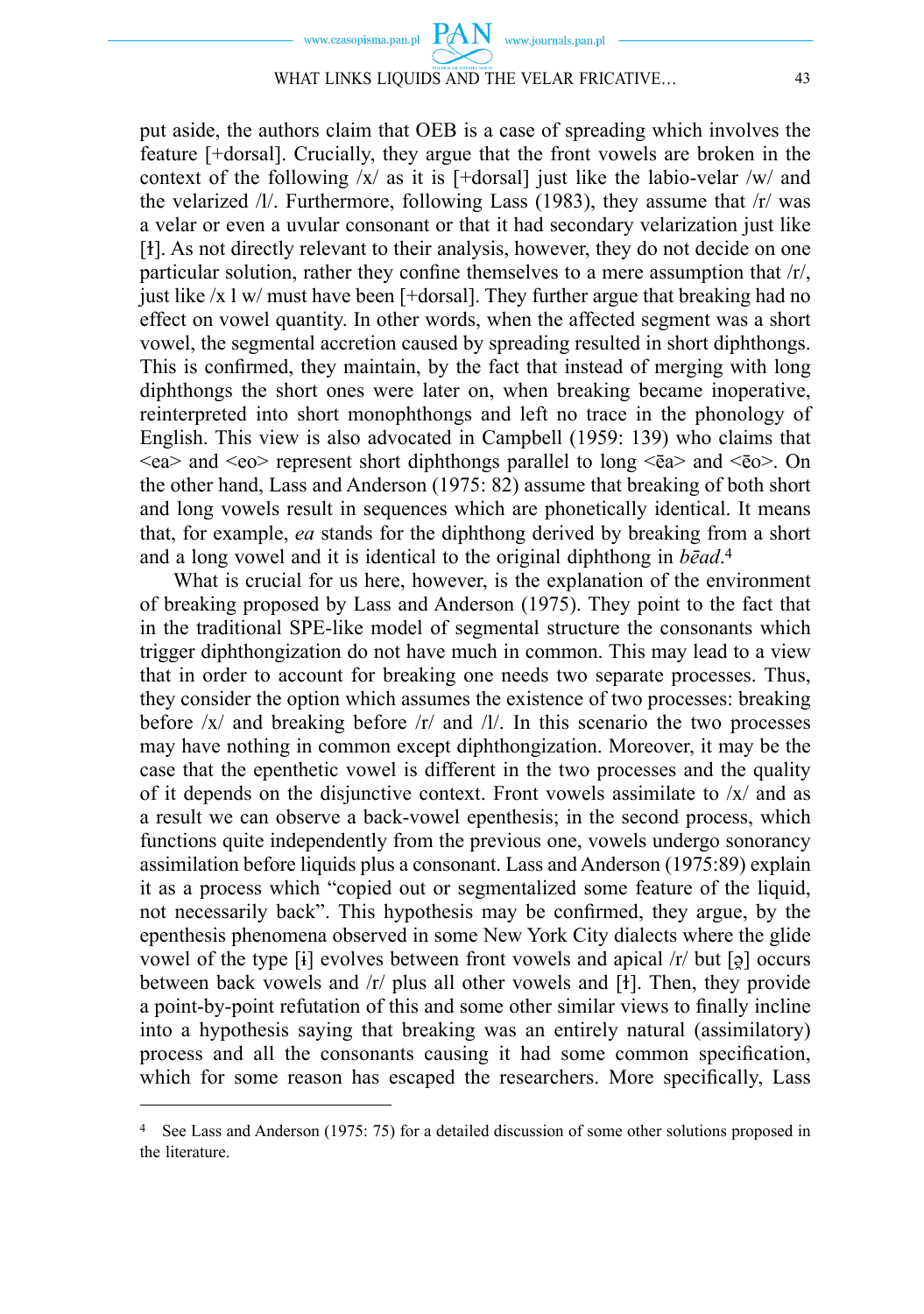

#### 44 ARTUR KIJAK

www.czasopisma.pan.pl

and Anderson (1975) assume some kind of 'back-coloured' or velarized  $/r/$ and //. Note that while the latter is hardly controversial as the pre-consonantal  $/1/$  is velarized in most of the varieties<sup>5</sup>, it is not the case with velarized  $/r/$ . Thus, they define  $|r|$  as a uvular continuant consonant [R] leaving some minor phonetic details like fricative or trill unspecified. In order to prove their point, they provide some evidence from Modern Scottish and northern English dialects. In short, they note that there are uvular  $\langle r \rangle$ 's in at least some dialects of every Germanic language except Icelandic. They sum up by pointing out that [R] can prove helpful not only in regularizing the context for breaking but in explanation of some other phenomena like, e.g. West Germanic Gemination. As for dark //, it occurs in most dialects of Modern English both British and American. The latter may fluctuate between a slightly/heavily velarized /l/ and a vocoid glide depending on the dialect, e.g. in Scottish and some Northern England dialects // being realized with a very clear [ɯ], [ˠ] or [o] resonance. Their argument goes like this: if there is one process called breaking and [+back] is the triggerfeature responsible for the epenthesis of a back vowel, then in order to unify the context  $/r$  must be [+back]. As for the effect of breaking, Lass and Anderson (1975: 91) incline towards the solution based on spelling, i.e. breaking results in the development of the vowel [u] with some other features copied from the preceding vowel through Diphthong Height Harmony. Finally, if  $\frac{x}{x}$  alone can trigger breaking while  $\frac{1}{4}$  and  $\frac{1}{2}$  only if followed by a consonant, it must be, they suggest, a function of some kind of strength hierarchy. It is worth to mention here that the idea of uvular  $/r/$  in OE stirred up some criticism voiced by Fred Householder in a personal communication with Lass and Anderson (1975: 89, footnote1). It is pointed out there that for the purposes of breaking it suffices to recognize  $/r/d$  as an apical somewhat retracted or retroflexed segment, just like in most of the modern American varieties. Hosholder provides some more evidence, e.g. in Greek and Latin the vowels which develop before  $\pi$  are more open, or back or rounded. In Sanskrit  $/r/d$  alternates with [url in many roots containing apical  $/r/$ . He adds that apical  $/r/$  also occurs in many Turkic languages, and is much more common cross-linguistically than uvular [R]. Finally, Householder indicates that retracted  $/r/$  and dark  $/1/$  share similar acoustic properties and articulator shapes. On top of that, other researchers (Charles Jones in a personal communication with Lass and Anderson 1975:89) point out that modern dialects containing uvular  $/r/$ , those which descent directly from Old Northumbrian, are the dialects in which breaking was rather unproductive. Even if Lass and Anderson (1975) accepted the idea of the retracted apical  $/r/$ , it would not help them to explain the relationship between  $/r$  1/ and  $/x$ . In other words, they are not able to explain why the former pair only with  $\frac{x}{a}$  and no other segment. This is a part and parcel of the phonological model chosen for the analysis as it lacks

<sup>5</sup> As pointed out in a footnote (Lass and Anderson 1975: 89) pre-consonantal dark // is a characteristic feature of Indo-European languages; it occurs not only in Germanic but also in other languages like Italic and Greek.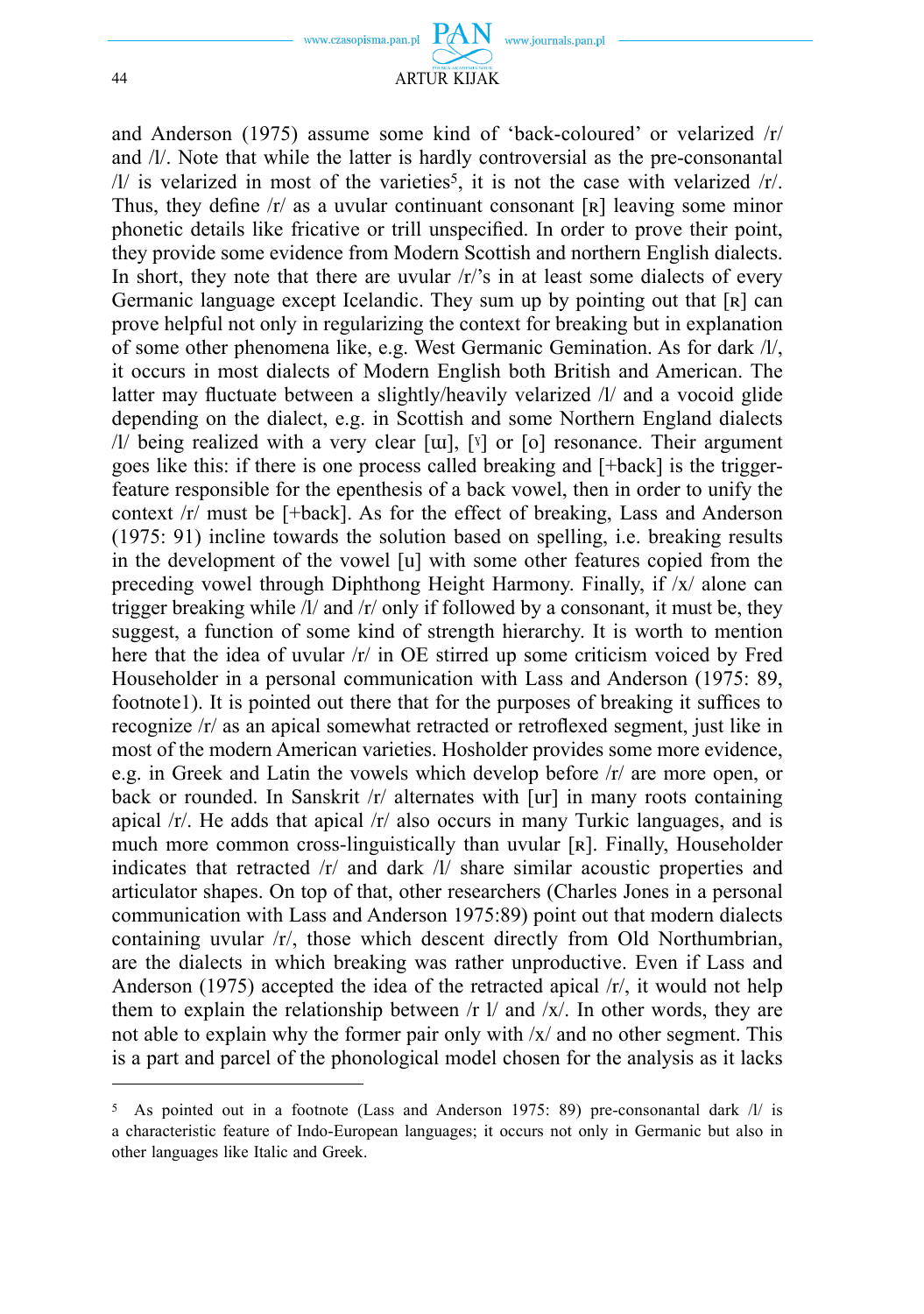www.journals.pan.pl

**PAN** 

www.czasopisma.pan.pl

a common feature that would characterize the three segments in question. In consequence, Lass and Anderson (1975) preserve the velarized  $/r/$  solution and express some doubts about  $[+back]$  specification of the apical  $/r/$  pointing out that the retraction concerns the blade of the tongue rather than its body.

Huber  $(2007.146)$ , on the other hand, only briefly considers the option of the [+back] specification of consonants triggering breaking. He points out that in such a case breaking is nothing more than the approximation of front vowels before [+back] consonants including  $/x/$ , velarized  $/1/$  and the velar rhotic  $/r/$ . The phonetic specification of the latter could be confirmed by the velar articulation of // in, for example, modern German or French. Furthermore, this solution could explain the absence of back vowels in the process as they, being back, do not require any back assimilation. However, as noticed by Huber (ibid.), this solution does not answer the question why other velars like  $/k/$  and  $/q/$  do not trigger breaking.

The analysis proper offered by Huber (2007), however, is couched in a different theoretical model, that is, Element Theory. Without going into details, he follows the idea proposed by Quirk and Wrenn (1957) and Cassidy and Ringler (1971) according to which breaking consists in the development of a vowel glide due to the influence of some velar qualities of the following segments, e.g.  $*$ fex  $>$   $*$ feux  $>$   $*$ feox  $>$  [feəh] =  $<$ feoh $>$  'life'. In other words, the phonetic realization of the broken part is not [a], [o] or [u], which may be suggested by spelling, instead the development results in the appearance of  $\lceil 5 \rceil$  as the second part of the diphthong. This simply means that breaking is responsible for the appearance of new diphthongs, i.e.  $[\infty]$  and  $[\infty]$ , which may be either short or long. Now, the main objective of Huber's (2007) dissertation is to show that velars are empty headed – they do not contain any resonant elements at all. Furthermore, it is velars and not coronals, which are special in that they are prone to various modifications (Paradis and Prunet 1991). Note that the idea that velars are empty-headed is not new and is rather generally accepted by most of the Element Theory researchers, e.g. Harris (1994), Bloch-Rozmej (2008) and Cyran (2010) among others. This single assumption, Huber (ibid.) claims, provides the explanation of the peculiar behavior of velars not only in the history of English but also in modern English and cross-linguistically, e.g. the loss of  $\frac{x}{x}$ in English, palatalization of velars, or susceptibility to various lenition processes, among many others. It is also responsible for OEB in that the lack of a place element in  $/x/$  triggers a development of a second, contrastive portion following front vowels. Since the reduced vowel  $[\circ]$  is often represented as a realization of an empty segment, i.e. no resonance elements6, it means that both the schwa

 $6\text{~Representations of the schwa vary from a totally empty position  $|\cdot|$ , through the postulation of$ the neutral element  $|Q_0|$ , which is present in all vocalic representations but only shows up if the other elements are absent (Harris 1994, Harris and Lindsey 1995), to structures with a single non-headed resonance element. For example, Backley  $(2011:50)$  represents [a] as a single non-headed  $|A|$  while the weak vowel  $[I]$  is defined by  $|I|$ .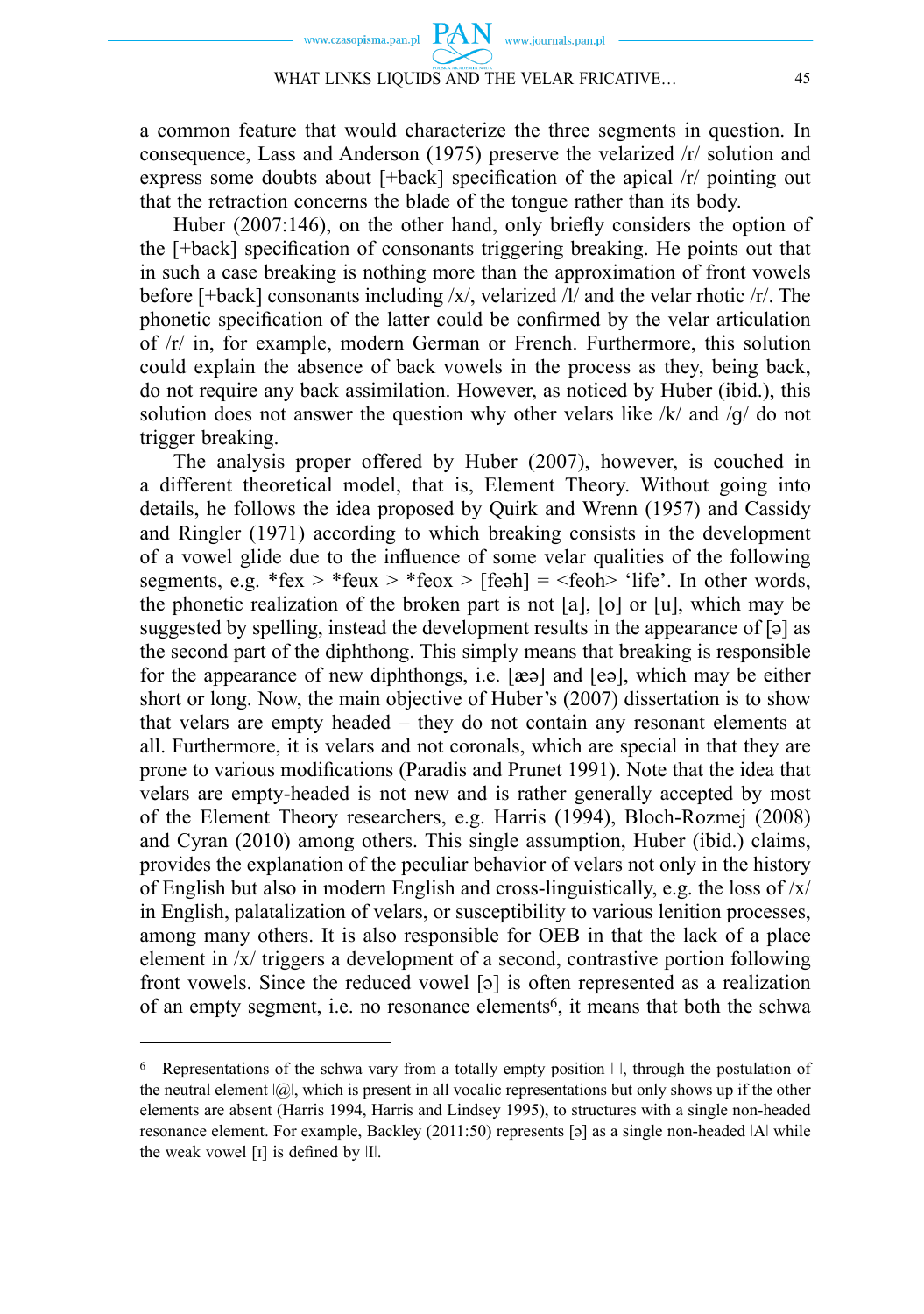

and  $\frac{x}{x}$  share this "no-resonance" property. It follows that the second part of the diphthong which arises through breaking is simply an empty slot and the breaking itself is understood as "the approximation of front vowels to the placelessness of  $\frac{x}{y}$ , by creating an empty slot between the vowel and the consonants" (Huber 2007: 145). This proposal, however, raises some serious problems some of which have been enumerated by Huber (2007:146) himself. Firstly, it is not clear why back vowels are excluded from breaking, i.e. there is no formal obstacle which would inhibit the development of a reduced second part of the diphthong after back vowels. Huber (ibid.) points out that this possibility is actually borne out by a similar process in modern English, (see also Wells 1982: 213). It is similar to the extent that it occurs in the context before the liquids  $/r/$  and  $/l/$ . Thus, although breaking before the modern English // affects only front glides, e.g. [fi:<sup>a</sup>] *feel*, [sei<sup>a</sup>] *sail*, [fai<sup>a</sup>] *file*, and [boi<sup>a</sup>] *boil*,<sup>7</sup> both front and back vowels are diphthongized before  $/r/$  in the process known as 'pre- $r$  breaking' which results in [ɪ], [], [e], [aɪ], [a] [ɪ]. Secondly, the lowering of OE [ɪ] > [e] remains unexplained, i.e. there is lack of a donor in the close neighborhood. Thirdly, and more importantly, why only the velar fricative, to the exclusion of the velar plosives, causes breaking. What the pre-consonantal position of liquids has to do with breaking? These questions are left unanswered.

Huber (2007: 143) considers one another option – diphthongization as the spreading of the non-palatal element. It produces contour structures of two vowels similar in height but different in backness. Note that this scenario assumes that the second part of the diphthong is a phonetic back vowel  $[a]$  or  $[o]$ . Consider the development of short vowels illustrated in (3) below.





<sup>7</sup> Wells (1982: 258-9) mentions also a process he calls '*l* vocalization'. It consists in /l/ velarization in the context similar to that in OE and resulting in vocalization, e.g. *milk* is pronounced [miok] rather than [milk]. As for 'pre-*r* breaking', Wells (1982: 214) explains that it is a natural phonetic development: "to pass from a 'tense' close or half-close vowel to the post-alveolar or retroflex posture associated with /r/ requires considerable movement of the tongue. If this is somewhat slowed, an epenthetic glide readily develops…"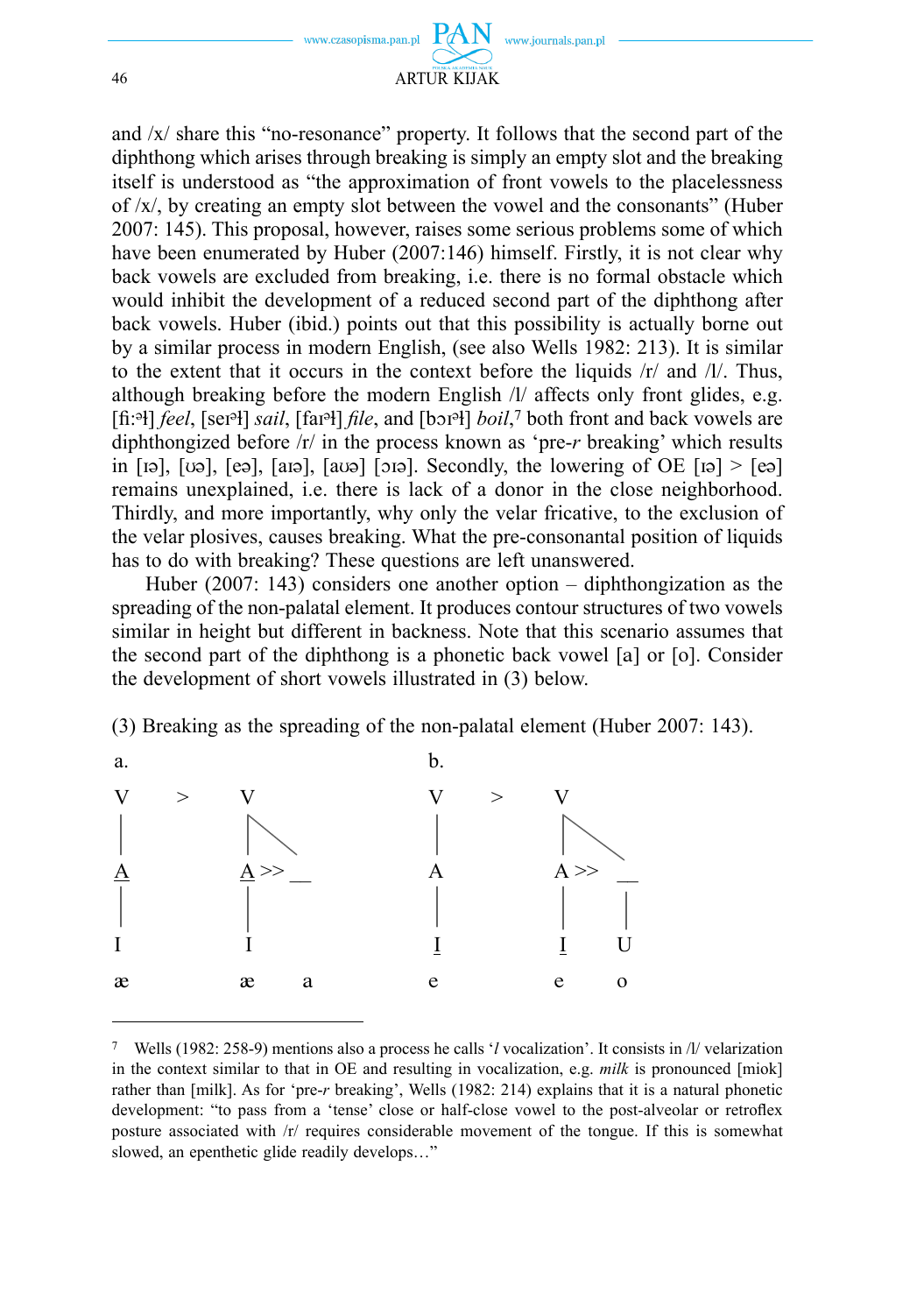

The problem with this solution is that the development of the second part of the diphthong is pretty much unmotivated in that there is no a local donor of the elements involved in the process here. In short, apart from (3a) where ǀAǀ spreads from the preceding vowel  $[\alpha]$ , there is no motivation for the presence of the elements ǀUǀ in (3b) and ǀA Uǀ in (3c). Huber (2007: 144) observes that although it would be possible to explain the presence of ǀAǀ as a spreading from the elemental make-up of the consonants triggering breaking, i.e.  $/r/$ ,  $/l/$  and  $/x/$ , the appearance of  $|U|$  must remain unanswered in such an analysis. That is why he does not push this line of thought any further, following instead the empty slot and the schwa solution mentioned above. Finally, note that the development, which is illustrated in (3c), may be further weakened by the fact that the vowel [e], which is the final stage of the development, contains two headed elements, i.e. the head element of  $[0]$ , that is  $|A|$ , is appended to the original vowel  $[i]$ , most probably defined as  $|I|$ , which gives a representation containing two heads  $|A|I|$ . The structure of this kind may be problematic unless we claim that the element ǀAǀ spreads as a non-head or it loses its headedness.

www.journals.pan.pl

Summing up, all the solutions briefly discussed above are based on the assumption that  $OE / r/$  shared some feature with the rest of the consonants which triggered breaking, i.e.  $/x \, 1 \, \text{w}$ . This is a reasonable assumption if one wants to capture and unify the context of the process in question. Although the exact nature of this feature may vary depending on the theoretical approach ([+back], [+dorsal] or empty headedness), it is almost unanimously accepted that  $OE/r/$ must have been some kind of a 'back-colored' consonant specified as velar, uvular, velarized or simply retracted. Be as it may, the above analyses face a common difficulty, i.e. how to explain the nature of the diphthongs which are the effect of breaking. This and other questions will be addressed in the following sections in which we put forward a new solution and present the analysis of breaking and some related processes. Although the theoretical model chosen for the analysis is the same as in Huber (2007), that is Element Theory, we, in opposition to him, assume velars to contain a resonance element.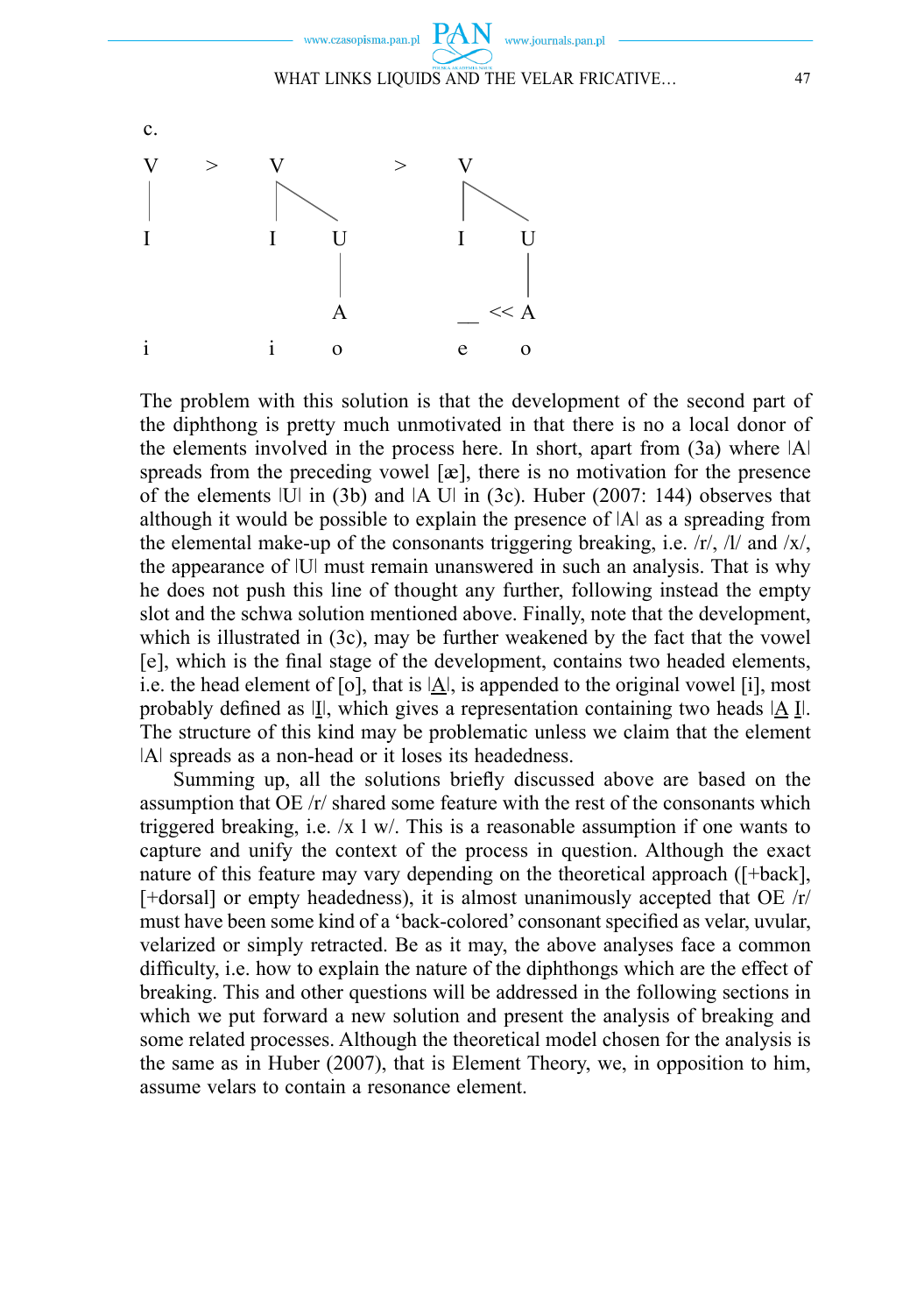# **3. Velars and velarized segments**

www.czasopisma.pan.p

Cross-linguistic findings unquestionably point to the fact that velars interact more readily with labials than coronals. The close phonological relationship is even more peculiar as both categories are quite distant articulatorily. These and other observations have induced Kijak (2014) to collect and discuss a considerable amount of cross-linguistic evidence which illustrate the intimate relationship of velars and labials. Without going into details, this relationship is evident in some diachronic alternations between velars and labials in Germanic languages (Bonebrake 1979), Irish and Rumanian (Hickey 1984, 1985), some varieties of spoken Spanish (Brown 2006), or dialectal variation in Swedish (Backley and Nasukawa 2009) among many others. Moreover, the examples of the relationship can also be found in some more exotic languages . For example, Ohala and Lorentz (1977) bring to light some data from Melanesian languages, e.g. Ulawa, Common Melanesian, Fiji, and Uto-Aztecan and some dialects of Yoruba.8 The main question Kijak (2014) addresses, however, is why it is labials and velars that are persistently involved in such alternations. To put it differently, why velars and coronals do not interact on the same scale as velars and labials. Why are the alternations  $/k$  > /p/ and /p/ > /k/ much more common than  $/k$  > /t/ or /t/ > /k/? What are the phonological properties labials and velars share? Interestingly, in ET, a current model of segmental structure, both labials and velars are represented by different primes (Kaye *et al.* 1985, 1990, Harris and Lindsey 1995). Thus, labials, together with the high back vowel  $/u'$ , contain the element ǀUǀ. Velars, on the other hand, are proposed either to be represented by a neutral element (Harris and Lindsey 1995:29) or they are simply emptyheaded, i.e. they do not contain any resonance element at all (Huber 2007, Cyran 2010). Note that if we accepted the latter solution there would be no logical link that would favor velars and labials over labials and coronals. Moreover, the fact that the vast majority of processes mentioned in Kijak (2014) contains labials and velars and not coronals would have to be treated as a pure coincidence. It means that the explanation could not lie in the absence of place element in velars as in this situation they could in principle interact with any other consonant or vowel including coronals which is actually a very rare case, indeed. Therefore in what follows we agree with Huber (2007) that velars are empty-headed; however, we also claim here, following Backley and Nasukawa (2009) and Backley (2011), that velars contain the resonance element |U| defining velarity. What links labials and velars is the very element |U| which plays a different function in the two categories, i.e. it is a head in labials but an operator in velars. Additionally, this representation may explain a particularly active phonological role of velars. They are susceptible to weakening and easily affected by neighboring segments, e.g. labialization, palatalization, etc. Moreover, the solution advocated here can

<sup>8</sup> For more cross-linguistic evidence, a thorough discussion and the analysis of the English data see Kijak (2014).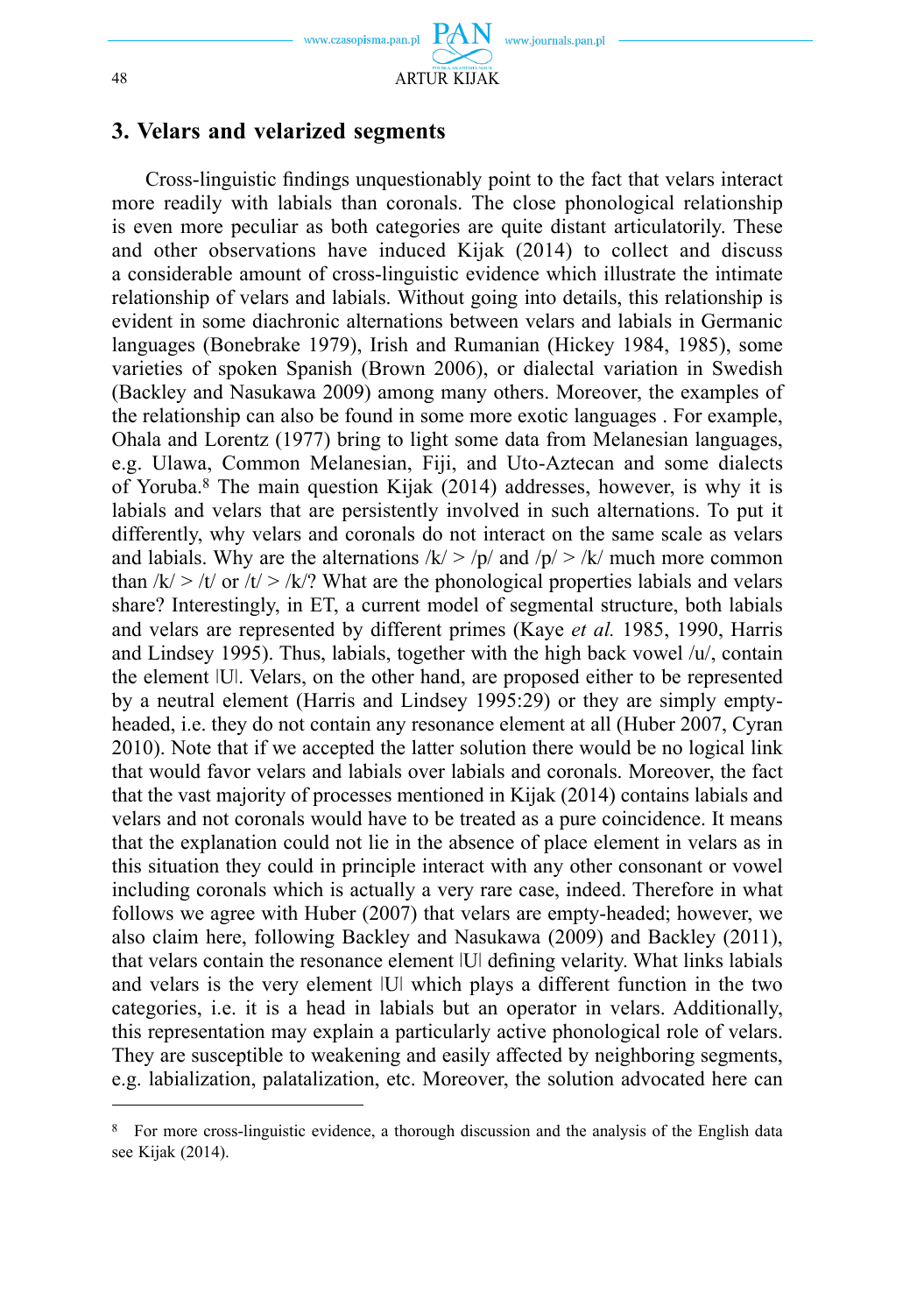

also account for their common alternations with labials. If we agree that the empty headedness contributes to a general weakness of a segment, all the above phenomena are explained straightforwardly. Thus, velars are weaker than other plosives (being empty-headed) and hence undergo more readily the weakening and/or deletion in weak positions; the empty-headedness also means they are easily affected by assimilation processes like palatalization; and finally they contain the operator ǀUǀ which can be promoted to the head position resulting in labials. Note that this representation can also explain some vocalic developments before velars/velarized segments like OEB.

Now, the propensity of velarized  $\frac{1}{4}$  and labio-velar  $\frac{1}{w}$  to flock together with velars is not a potentially problematic issue for most of the models of segmental phonology. What seems to be much more challenging, however, is to incorporate the rhotic into this group. Hence it what follows we look in more detail at the internal structure of English liquids.

### **3.1. The shared element(s) of velars and liquids**

In recent studies (van der Torre 2003, Botma 2004, Scheer 2004 and Backley 2011, among others), we can notice a tendency to represent liquids as complex segments. For example, Scheer (2004:§§48-51) proposes to represent liquids by two elements  $|A|$  and  $|I|$  with the difference that the lateral, as containing a firm contact between articulators, is also defined by the occlusion element  $|2|$ , hence  $/$ r $/$  =  $|$ A I $|$  and  $/$  =  $|$ A I $|$ ?. Backley (2011: 178), on the other hand, argues that the lateral is a combination of either  $|A \, I|$  or  $|A \, U|$  depending on the language and the context in which it occurs. More crucially for us here, he proposes that in the varieties of English which support the alternation between clear and dark //, the distinction boils down to the context in that clear  $\Lambda$  specified as  $\vert A \vert \vert$  occurs before front vowels and  $j/$ , while the dark variant, i.e.  $|A \, U|$  occurs in all other positions. In other words, the English lateral is specified as  $|A \cup I|$ . In the context before a front vowel or a semivowel, however, the element  $|U|$  is replaced by ǀIǀ spreading from the vocalic segment. The reason for it is that ǀIǀ and ǀUǀ are not easily mingled in English. What is important here, however, is that the representation of dark // as a combination of ǀA Uǀ, and particularly the presence of ǀUǀ, may contribute to the explanation of various phenomena both historical, e.g. pre-[†] diphthongization in ME with some later vocalic developments, e.g. *balk* > *baulke* 'baulk/balk' (Kijak 2010), and contemporary, e.g. *l*-vocalization in Estuary English (Wells 1982, Przedlacka 2001). What still remains to be found is the link between velars/velarized segments and the rhotic  $/r/$ . Let us recall that all these consonants (excluding the velar stops) form a homogeneous class which triggers OEB. Now, Backley (2011: 168) argues that all the different variants of the rhotic in various languages, e.g. the trill  $[r]$ , the approximant  $[I]$ , the flap  $[r]$ , the retroflex  $[r]$  and even the uvulars  $[x \, y]$  are simply the realization of the single element  $|A|$ . However, in systems which possess more than one variant of the rhotic some additional elements or the concept of headedness need to be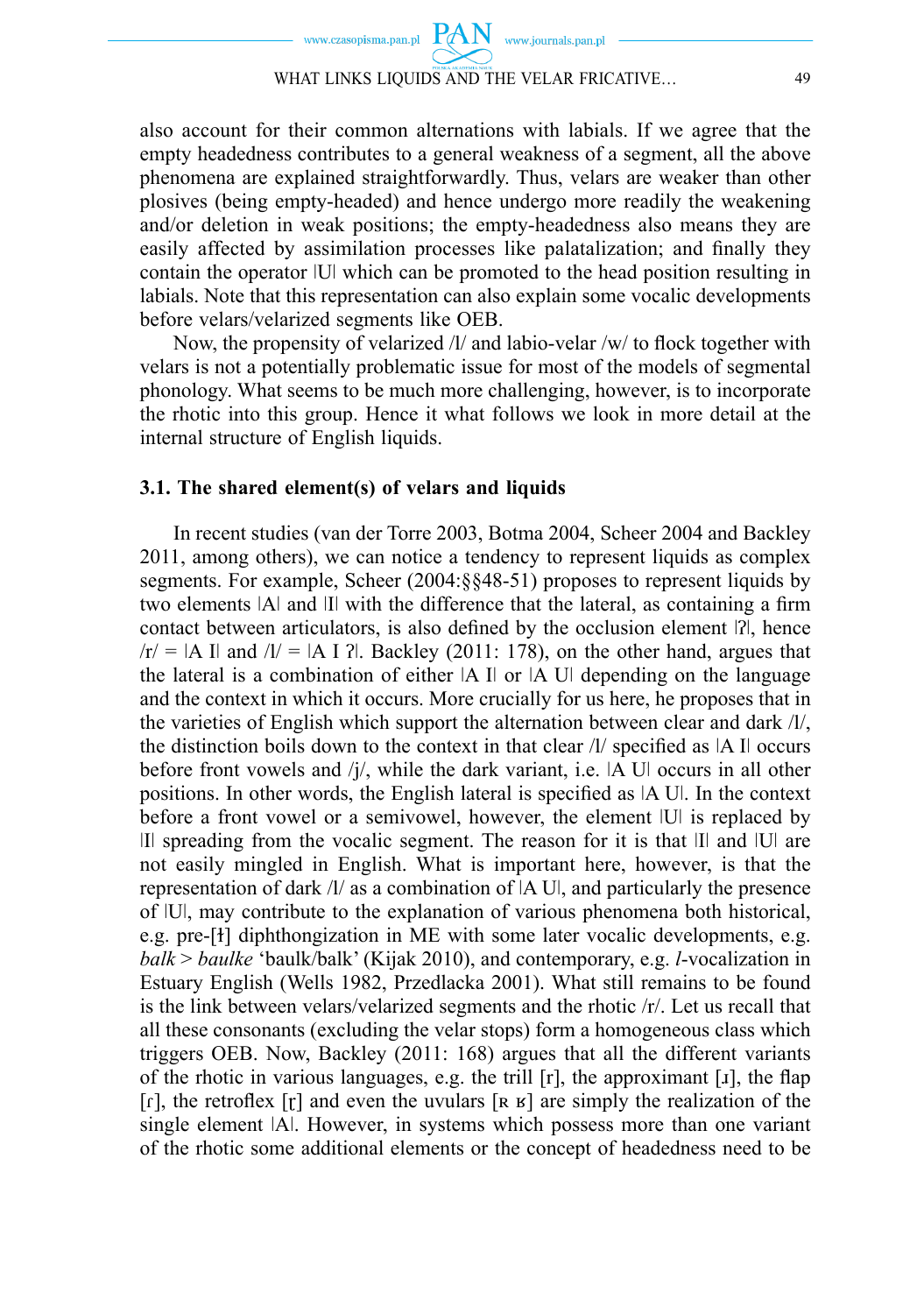

applied to differentiate between them. Crucially, when discussing the melodic make-up of uvulars, Backley (2011: 98) points to their strong inclination to pattern with velars. An immediate conclusion one can draw from this observation is that uvulars just like velars must contain the element |U|. Now, bearing in mind the previous research findings concerning  $/r/$ , we make a proposal that the preconsonantal and word-final rhotic in OE was uvularized and as such specified for two elements |A| and |U|.<sup>9</sup> Furthermore, what differentiates the liquids is the mere headedness, i.e. the element |A| plays the function of the head in /l/ but it is just an operator in  $/r/$ , which gives the following specifications: velarized  $/$  | $\Lambda$  U| and uvularized  $/$ r $/$  | $\Lambda$  U|.<sup>10</sup> It follows that the shared element which links all the consonants responsible for breaking is non-headed  $|U|$ . It is found in the velar fricative  $/x/$ , velarized  $/1/$  and uvularized  $/r/$ . Moreover, liquids are additionally specified for |A| and there are certain facts in the history of English which show that the same representation may actually be needed for the velar fricative. For example, the vowel development before the glide  $[w]$  in ME, which originally comes from the spirant, that is  $[w] < [x]$ , is predominantly spelled <o>, e.g. OE *furʓe* (furh) > ME *furowe* 'furrow', OE *sorʓe* (sorh) > ME *sorowe* 'sorrow', etc. Now, since the mid vowel [o] is a combination of two elements  $|A|$ and  $|U|$ , it is possible to argue that the source of these elements is the following velar fricative. If true, it means that  $OE / x /$  was slightly uvularized and contained both  $|A|$  and  $|U|$  plus the element responsible for friction, that is,  $|H|$ . To sum up the discussion so far, we assume the following structure of the consonants which trigger breaking:

(4) Melodic make-up of OEB triggers

| [x]               | IA U HI |
|-------------------|---------|
| $\lceil r \rceil$ | IA UI   |
| $\lceil 1 \rceil$ | IA UI   |
| [w]               | IН      |

First, note that  $[w]$  is separated from the rest of the consonants as only some researchers mention it in the context of breaking (Gussenhoven and van de Weijer 1990) and its internal structure is slightly different from the consonants

<sup>&</sup>lt;sup>9</sup> Backley (2011: 170) briefly discusses the idea of lip rounding as a form of enhancement in the articulation of the English approximant. It means that  $/r/$  is not specified for  $|U|$  and the lip rounding is used merely to enhance the contrast between  $\frac{1}{a}$  and  $\frac{1}{b}$ . It leads to a common replacement of  $\lceil \frac{1}{b} \rceil$ by [w] in children language, e.g. *train* [twem].

 $10$  The assumption that English liquids are specified for the element  $|A|$  may be confirmed by the process of liquid intrusion (both  $[r]$  and  $[1]$ ) in some varieties of English. It takes place only after non-high vowels and since the latter uncontroversially contain the element  $|A|$ , we have a direct link between the context and the process of intrusion and, additionally, the confirmation of  $|A|$  presence in liquids. For more information and the analysis of liquid intrusion in English see Kijak (2010).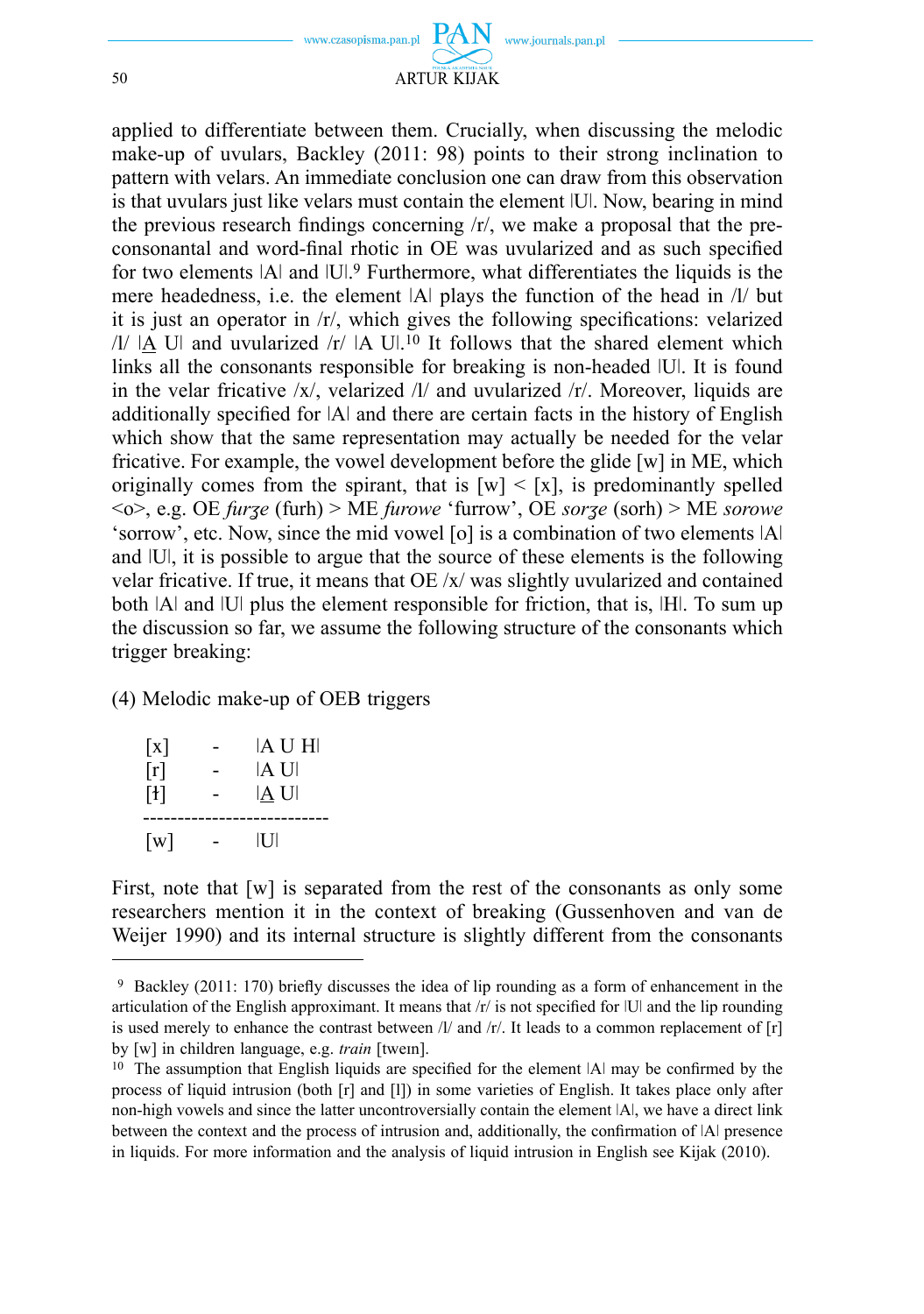

#### WHAT LINKS LIQUIDS AND THE VELAR FRICATIVE… 51

represented above the line in (4) in that it contains a single element  $|U|$ . More crucially, the main class, i.e.  $/x/$ ,  $/1$ /and  $/r/$ , share the same elements  $|A|$  and  $|U|$ , which explains their common activity with respect to breaking. Finally, note that the main class has suffered a similar fate in the history of English, in many cases they were affected by the reduction in the form of vocalization and/or complete deletion. For example, the velar fricative has gone through various stages of reduction (including vocalization) to be finally deleted leaving some imprints on the preceding segments. Similar fate met  $\frac{r}{r}$  which has been vocalized in the final and pre-consonantal position or reduced to approximant  $\frac{r}{r}$  represented as single  $|A|$ . By the same token, dark  $\frac{1}{\sqrt{2}}$  was responsible for various vowel modifications, it underwent vocalization and was deleted in many cases. However, just because it contains the headed element, the dark  $/V$ , when compared to  $/x/$  or  $/r/$ , should demonstrate a much bigger possibility to resist decomposition and/or deletion which is actually the case  $(Kijk 2010)$ .<sup>11</sup> Note further that the representation of consonants we have proposed in (4) can help to explain some peculiarities connected with OEB. Let us recall that breaking can be inhibited by the palatal nature of the consonant following the liquid, e.g. *sellan* 'give' < \**s*æ*lljan.* As mentioned in section 2, the traditional explanation draws on the nature of the glide  $\pi/$  which palatalizes the preceding  $-ll$ - cluster and in this way inhibits breaking. The question, however, remains how to logically combine these two facts: palatality, on the one hand, and the lack of breaking, on the other. Note that if we accept the representation in (4), the answer is pretty much straightforward. The palatalized  $\frac{1}{4}$  does not trigger breaking as the element  $|U|$  has been replaced by  $|I|$  coming from the following palatal  $|I|$ . And, as it will be argued in the following section, breaking takes place when the element ǀUǀ, sometimes accompanied by ǀAǀ, spreads from the consonant to the preceding vowel.

Having established the internal structure of consonants which trigger breaking, we can now move on to look closer at the context and the result of the process in question. This is done in the immediately following section.

### **4. What really happened in OEB?**

In this section we address two general questions: a) what triggered OEB in the first place and why in this particular context and b) why OEB results in diphthongization and why of this particular type. As the discussion unfolds, we look at some additional problems like the absence of back vowels in breaking or the diversified potential of clusters which trigger breaking (see table (2) above). Let us begin with a) first. Most of the researchers agree that breaking was responsible for the appearance of diphthongs both short and long. What we do not know, however, is whether the vowel gets restructured in the form of a diphthong

<sup>11</sup> It should be mentioned here that the velar stops, which just like the consonants in (4) contain the non-headed  $|U|$ , are also the target of similar processes, e.g. /q/ deletion in *king*.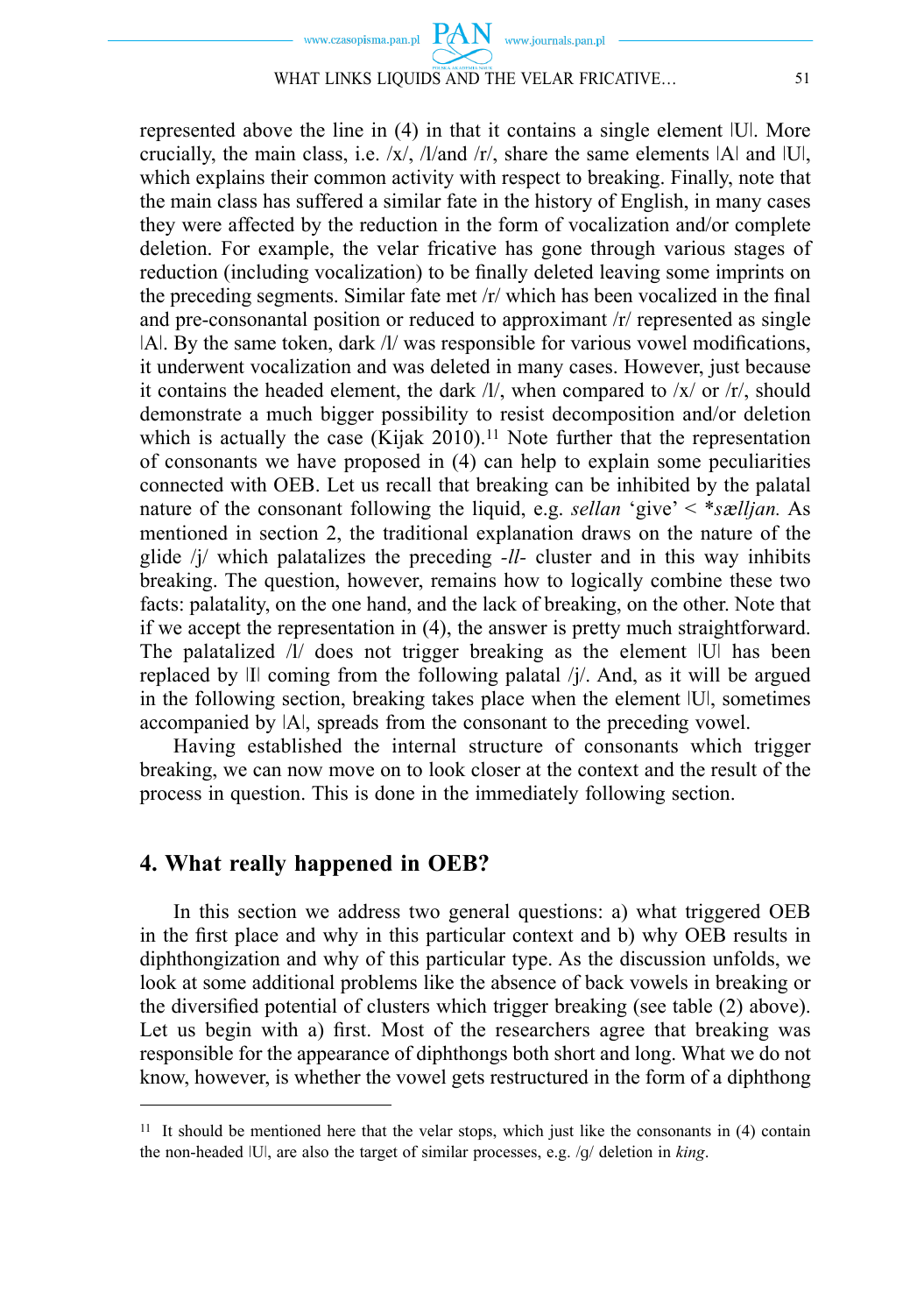www.journals.pan.pl

# 52 ARTUR KIJAK

www.czasopisma.pan.pl

because it occurs in this particular context or the vowel gets modified by some of the phonological material coming from the following consonant which itself undergoes some modification. We assume that the second option is correct and OEB is simply the result of the weakening process affecting certain consonants in a prosodically weak position. Looking again at the examples demonstrated in table  $(1)$  above, we can notice that breaking occurs before pre-consonantal  $/x/$ ,  $/1/$  and  $/r/$ . It also takes place before single  $/x/$  but only if word- or syllable-final. This is a cross-linguistic and cross-theoretical observation that consonants which occur in these two contexts suffer from various lenition processes. Therefore they are rather uncontroversially recognized as two main lenition sites.12 It follows that OEB was triggered by a class of segments containing the non-headed ǀUǀ, that is,  $/x/$ , uvularized  $/r/$  and velarized  $/1/$  which happened to occur in a prosodically weak position. In order to escape the positional plight the consonants evacuated some of their phonological material to the preceding vocalic position which in turn resulted in diphthongization. This explanation leads us directly to question b) mentioned above, namely why the spreading of  $|U|$  and  $|A|$  winds up with diphthongization and not with some sort of modification of the original vowel like, for example, lowering. The scenario in which the vowel is modified by means of spreading from the following segment is theoretically plausible and actually borne out by cross-linguistic data. Yet in OEB the spreading results in a long or a short diphthong. The reason for it might be the difficulty of  $|U|$  and ǀIǀ to sit together in one segment. Note that although front rounded vowels, which are the combination of ǀUǀ and ǀIǀ (plus some other elements), were present in the vocalic inventory of OE, they were most probably already in retreat as they were totally lost in ME. Therefore, diphthongization seems the most probable effect in a situation when front vowels meet velar/velarized segments in a weak position.<sup>13</sup> In other words, OEB is the consequence of the inability of  $|U|$  and  $|I|$ to fuse within one segment. Moreover, if, as we claim here, OEB is the spreading of the non-headed ǀUǀ (plus ǀAǀ) from consonants in a weak position, we have a ready explanation for the absence of back vowels in breaking. The elements  $|U|$ and |A| do not have a chance to spread to back vowels as the latter are already specified for these elements. The absence of back vowels in OEB is therefore treated here as imposed by the *Obligatory Contour Principle*, which enforces the avoidance or simplification of sequences of identical segments.

The explanation for OEB proposed here can additionally combine two disparate hypotheses concerning the effect of the process. On the one side, there

<sup>12</sup> This is also true in the Strict CV model; the consonants which occur in these two contexts suffer from lenition because they are licensed by the empty nuclear position which, by definition, is a weaker licenser. For more information concerning the lenition theory in Strict CV see Ziková and Scheer (2010).

<sup>&</sup>lt;sup>13</sup> The absence of the velar plosives  $/k/$  and  $/q/$  from the class of consonants which trigger OEB might have something to do with the fact that they are stops and as such contain additional prime, i.e. the occlusion element  $|2|$ . Some more research is definitely needed here.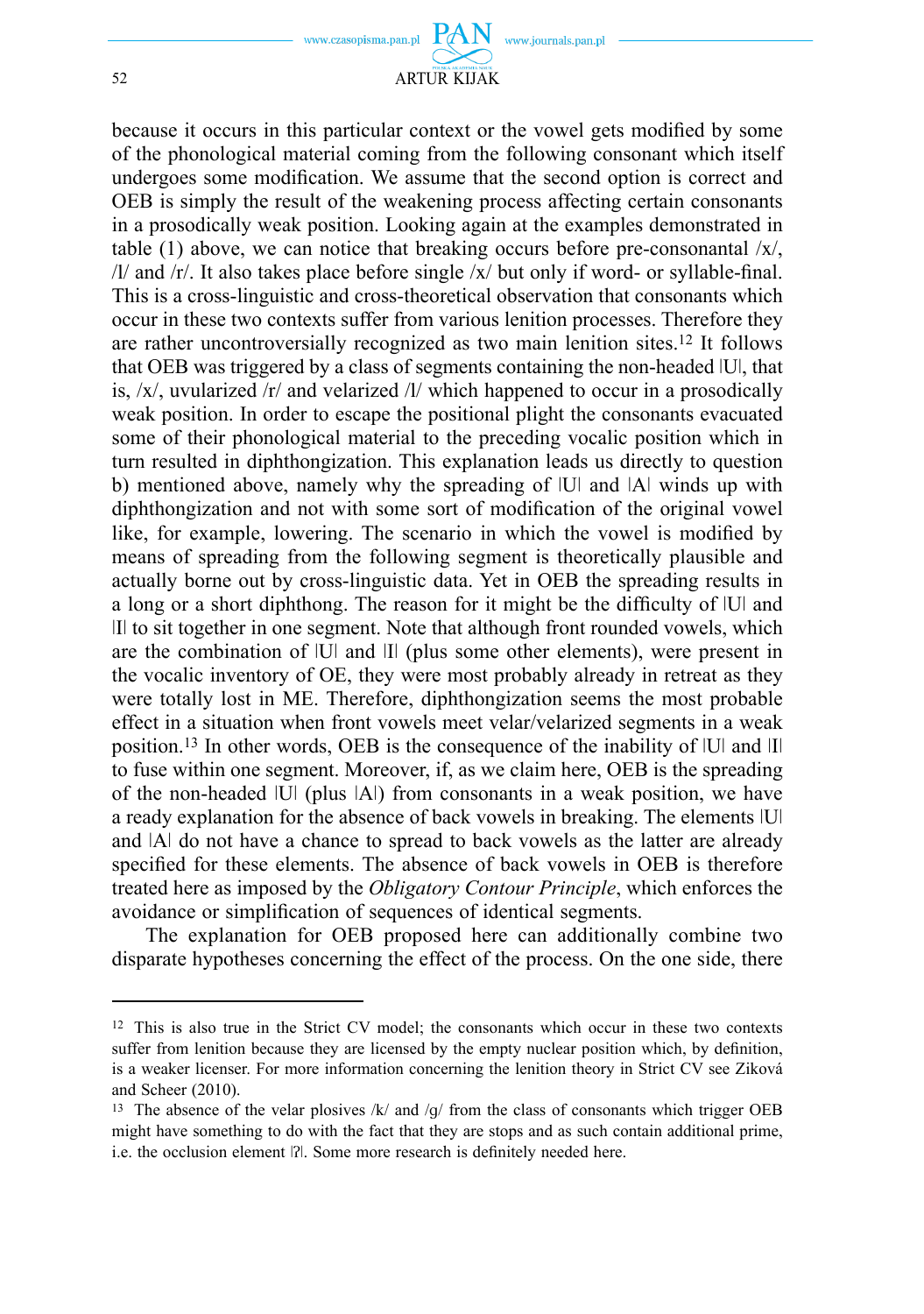#### WHAT LINKS LIQUIDS AND THE VELAR FRICATIVE... 53

www.czasopisma.pan.pl

are those who draw on the spelling and hold that the second element of the new diphthong was a full vowel. Thus, what they argue for can be schematically represented as  $ea = [\mathbf{\alpha}]/[\mathbf{\alpha}!] > [\mathbf{\alpha} \mathbf{\alpha}]/[\mathbf{\alpha} \mathbf{\alpha}]$ ,  $eo = [e] > [eo]$  and *io* later  $e_0 = [i]/[i] > [io]/[io] > [eo]/[eo]$ . The other camp advocates the solution according to which the second part of the diphthong was a reduced vowel, i.e. the schwa, hence  $ea = [\infty]/[\infty] > [\infty] / [\infty]$ ,  $eo = [e] > [e$  and *io* later  $e_0 = \frac{1}{|i|}$  >  $\frac{1}{|i|}$  >  $\frac{1}{|i|}$  >  $\frac{1}{|e_0|}$  = However, it is also plausible to assume that the immediate consequence of the spreading was a full vowel – a scenario in which ideally both elements  $|U|$  and  $|A|$  spread. With time this vowel could be reduced to the schwa  $\lceil \varphi \rceil$  (containing the single element  $\lceil A \rceil$ ). It must be noted here that both options are actually available in Modern English. Thus breaking before the modern English [1] results in the glide formation in the form of the schwa, e.g. [fi:<sup>a</sup>] *feel*, [faɪ<sup>a</sup>] *file*, and [bɔɪ<sup>a</sup>] *boil*. It can also result in a full vowel, e.g. [miok] *milk*. We may note in passing that in the latter vocalization the velarized  $/1$  winds up as  $\lceil o \rceil$  which is a combination of  $\lceil u \rceil$  and  $\lceil A \rceil$ . This further confirms the proposed structure of [1] (see (4) above). Similarly, pre-*r* breaking may result in the schwa (generally in the British variety of English) or the *r*-colored vowel (in the American variety). Finally, note that what is an unmotivated lowering of OE  $[a]$  >  $[ea]$  in Huber's (2007: 146) analysis, is a natural consequence of spreading in the solution proposed here. If we agree that the schwa is represented by the non-headed  $|A|$ , the lowering can be explained as a simple fusion of  $|A|$ from the schwa and  $\text{II}$  of the original vowel which gives  $\text{[e]}$   $\text{A}$  I $\text{I}$ .

One final issue which calls for a comment is Huber's  $(2007.142)$  hierarchical scale which represents clusters potential for breaking (see table (2) above). The mere assumption that headed elements spread more reluctantly may contribute to the explanation of the fact that  $\frac{1}{1}$  is the least active trigger on this scale. Note that // is the only segment from the three involved in breaking which contains the headed element, i.e. ǀAǀ, and so it can dump the non-headed ǀUǀ only.14 Now, the utter lack of  $[i]/[i]$  breaking before  $\Lambda$  may be explained as a difficulty to fuse  $|I|$  of the original vowel  $[i]/[i!]$  with  $|U|$  which spreads from the following  $\Lambda$ . Let us recall that these two elements sit rather inconveniently within one segment in languages like English. This is not the case with  $\frac{x}{a}$  and  $\frac{r}{b}$  which can evacuate both elements to the preceding vocalic position occupied by  $|I|$ . The immediate result of this spreading is the diphthong  $[io]$  – the element  $|I|$  of the original vowel plus ǀAǀ and ǀUǀ from the following consonant. Later on the element  $|A|$  spreads further left and gets fused with the original  $|I|$  which gives  $[e0]$  $(|A I| + |A U|)$ . This is represented in (5a) below.

<sup>&</sup>lt;sup>14</sup> There are at least two consequences of this assumption. First, we must postulate two different schwa vowels: the  $|U|$ - and  $|A|$ -quality schwa – an idea which is not indefensible (see footnote 5 above and Cyran (2010: 7) and Backley (2011: 50)). Second, to defend the full vowel solution, we must agree that in the situation when  $[\alpha]$  breaks into  $[\alpha]$  before  $[1]$ , the element  $|A|$  of the second part of the diphthong, that is, [a] comes from the original vowel [ $\alpha$ ] and not from [1].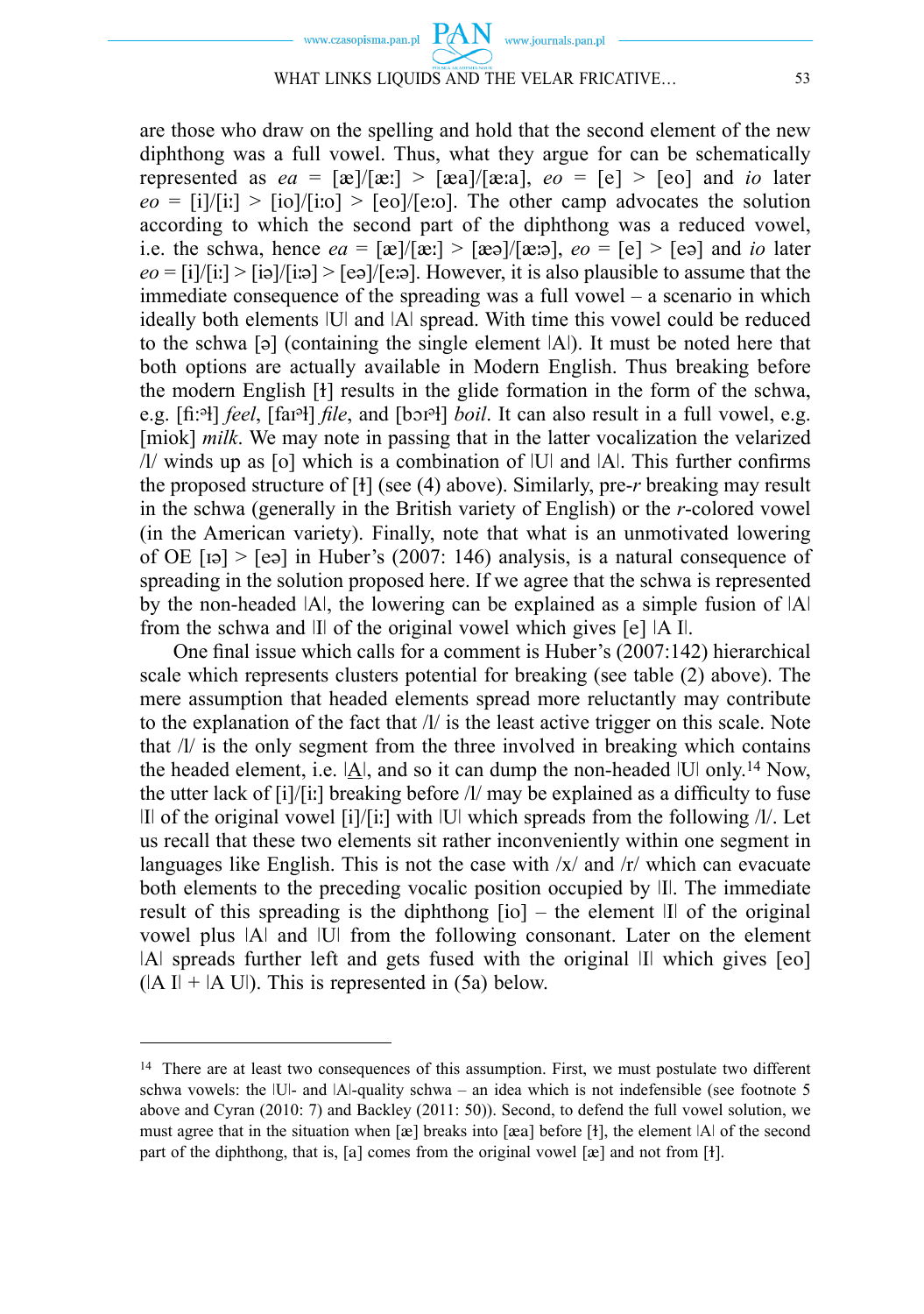

The rare cases when  $[e]$  breaks before  $[t]$  are explained by the bi-directional spreading, i.e. the element |U| spreads from the velarized  $\Lambda/$ , while the element |A| comes from the original vowel [e]. The situation is depicted in (5b). However, it must be noted here that the ban on the spreading of the headed element  $|\underline{A}|$ form  $\frac{1}{i}$  is a solution we have proposed just to explain the lack of [i]/[i:] breaking before //. Since the literature abounds in examples where it is a head that spreads, the above solution is nothing more than a mere hypothesis which requires more research in the future. Finally, the developments in (5) illustrate the possible stages of OEB in the full-vowel scenario, i.e. the solution which assumes that breaking results in a diphthong with a full vowel as a second part. As mentioned above, it is also very plausible that the second part of a new diphthong was simply a schwa vowel. In the latter scenario the non-headed |U| or |A| spread leftward, i.e. from a consonant to a preceding front vowel, in the form of the ǀUǀ- or ǀAǀ-quality schwa.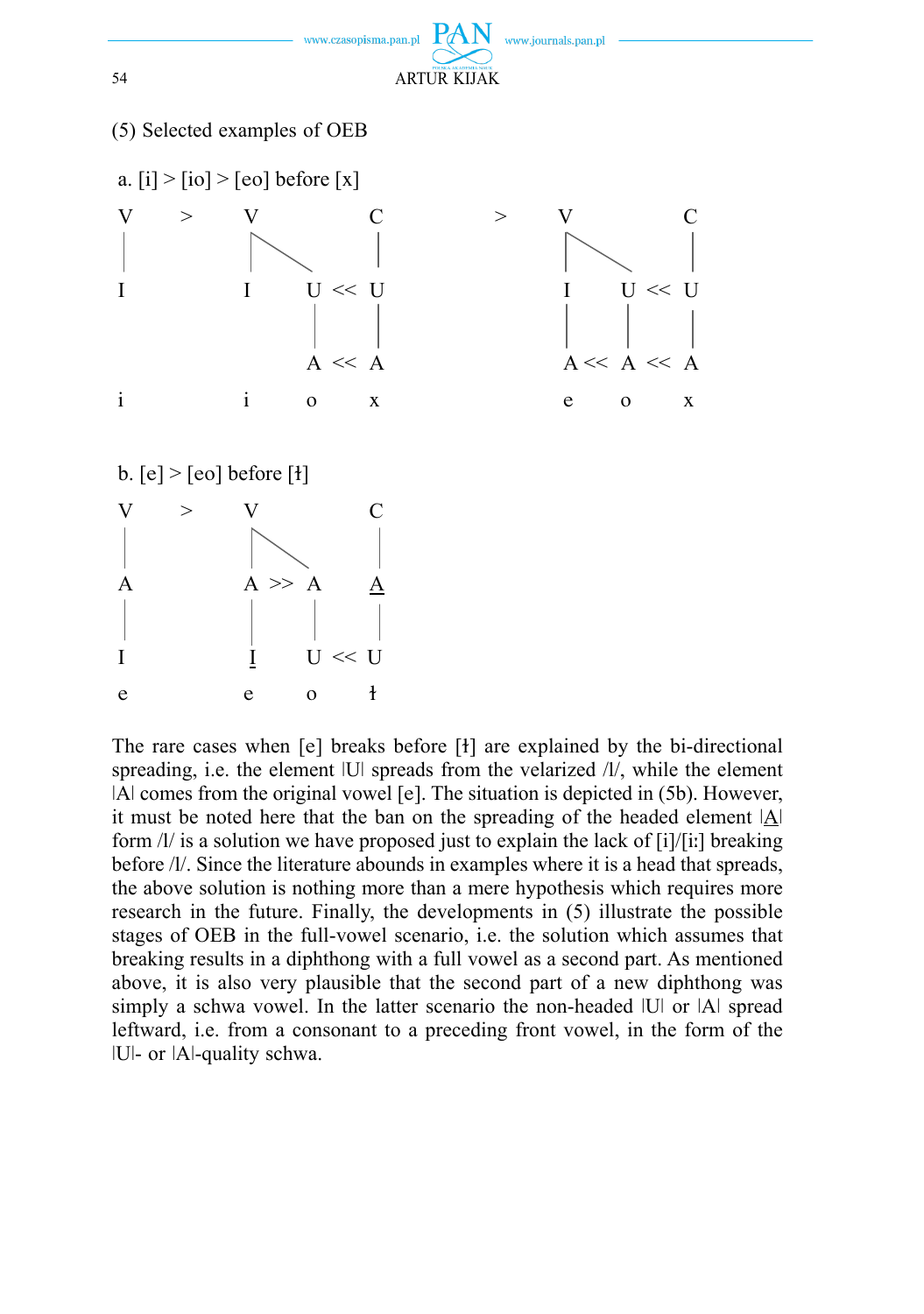WHAT LINKS LIQUIDS AND THE VELAR FRICATIVE... 55

www.czasopisma.pan.pl  $PAN$  www.journals.pan.pl

### **5. Conclusions**

Although OEB is a well-recorded and thoroughly studied phenomenon, we decided to look at it again but from a different theoretical perspective. Our ambition was to find the link between liquids and the velar fricative  $-$  the consonants which are responsible for breaking. Building on the idea that the pre-consonantal liquids were velarized in OE, we proposed to unify the group of consonants which trigger breaking by means of the element ǀUǀ. In short, we have argued, contrary to Huber (2007), that while they are empty-headed velars and velarized liquids contain the resonant element |U|. Interestingly, the representation advocated here also accounts for the common alternations between labials and velars (see Kijak 2014). Apart from providing some robust evidence for the presence of  $|U|$  in the velar fricative and the velarized liquids, we explained the context, the effect of breaking, i.e. diphthongization, and addressed some additional problems like the lack of back vowels in breaking or the evident pattern of consonants potential to break the preceding vowel. Finally, note that this solution may prove useful in the explanation and understanding of many other historical phenomena in English, e.g. liquid vocalization, diphthongizations before the velar fricative or the vocalization of  $\frac{x}{a}$  and contemporary processes like vocalic developments before [1] or liquids intrusion.

## **References**

- Backley, Ph. 2011. *An introduction to Element Theory*. Edinburgh: Edinburgh University Press.
- Backley, Ph. and K. Nasukawa 2009. Representing labials and velars: a single 'dark' element. *Phonological Studies* 12: 3-10.
- Bergs, A., and L.J. Brinton (eds.) 2012. *English historical linguistics. An international handbook*. Berlin: De Gruyter.
- Bloch-Rozmej, A. 2008. *Melody in Government Phonology*. Lublin: Wydawnictwo KUL.
- Bonebrake, V. 1979. *Historical labial-velar changes in Germanic*. Umea: Acta Universitatis Umensis.
- Botma, B. 2004. *Phonological aspects of nasality: an element-based dependency approach*. Ph.D. dissertation. University of Amsterdam.
- Brown, E.L. 2006. Velarization of labial, coda stops in Spanish: a frequency account. *Revista de Lingüística Teórica y Aplicada Concepción* 44(2): 47-58.
- Campbell, A. 1959. *Old English grammar*. Oxford: Clarendon Press.
- Cassidy, F.G. and R.N. Ringler 1971. *Bright's Old English grammar and reader*. New York: Holt, Rinehart and Winston.
- Clements, G.N. 1989. A unified set of features for consonants and vowels. Ms. Cornell University
- Cyran, E. 2010. *Complexity scales and licensing in phonology*, Berlin: Mouton de Gruyter.
- Gussenhoven, C. and J. van de Weijer 1990. On V-place spreading vs. feature spreading in English historical phonology. *The Linguistic Review* 7: 311-332.
- Harris, J. 1994. *English sound structure.* Oxford: Blackwell.